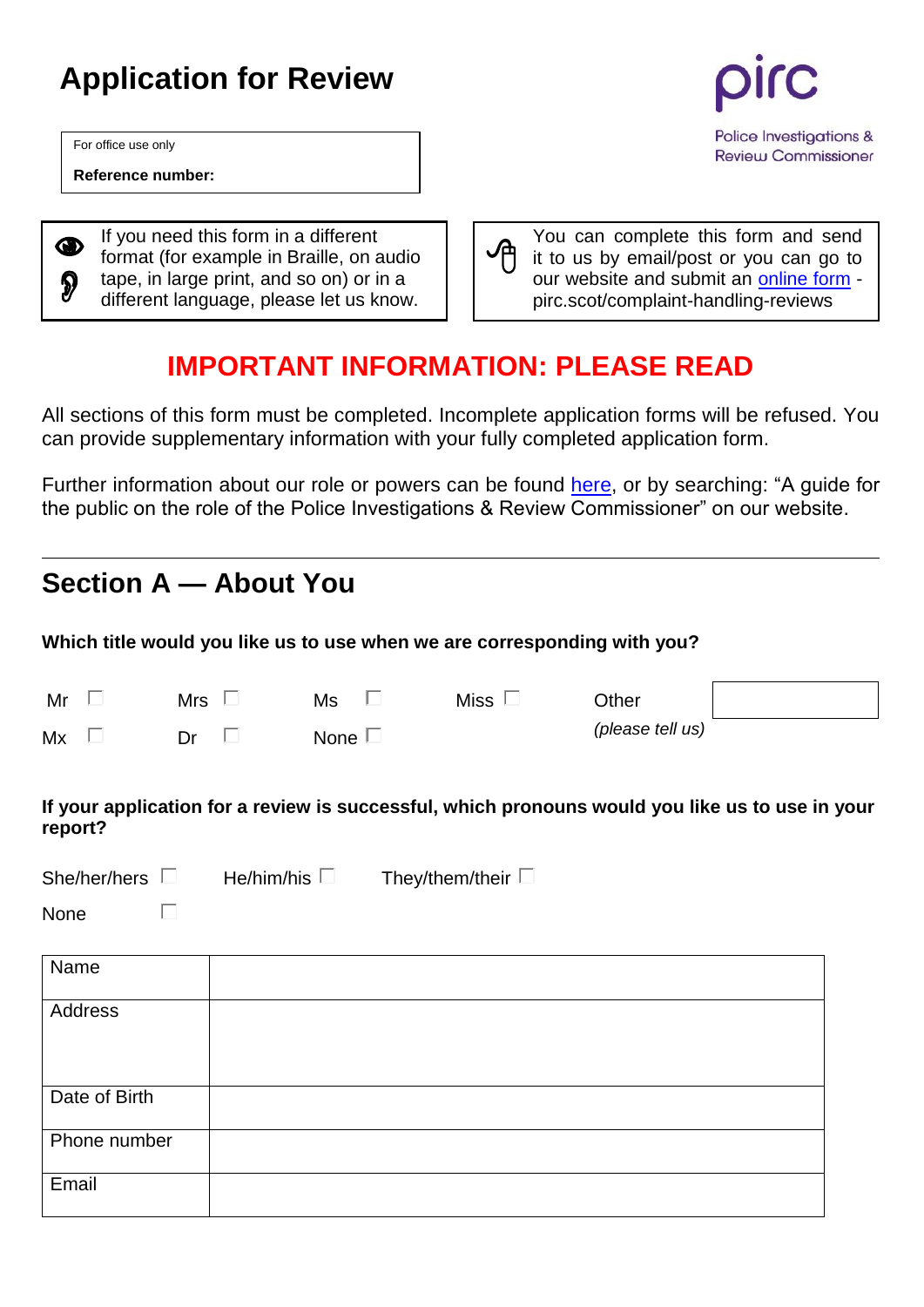### **Contact with the PIRC**

We will correspond with you by **e-mail** unless otherwise specified. If you would prefer an alternative form of contact, please indicate below.

By letter to you  $\square$ 

Through your personal representative *(please complete the attached consent form)*

We want to ensure that our services are accessible to all. Please tell us if there are any reasonable adjustments that we can carry out to make this process easier for you, for example, if you require us to change the way that we communicate with you.

Please note, while we will aim to meet your needs, not all requests can be fulfilled.

## **Section B — Your complaint case**

| 1. Have you complained to the relevant police body?              | Yes $\Box$    | No <sub>1</sub> |   |  |
|------------------------------------------------------------------|---------------|-----------------|---|--|
| 2. Which police body did you complain to?                        |               |                 |   |  |
|                                                                  |               |                 |   |  |
| 3. Police Complaint Reference Number:                            |               |                 |   |  |
|                                                                  |               |                 |   |  |
| 4. Has the police body finished looking at your complaint?       | Yes $\Box$    | No              | ш |  |
| 5. Did the police body agree a list of complaints with you?      | Yes $\Box$    | No              |   |  |
| 6. Is any other organisation dealing with your complaint?        | Yes $\square$ | No.             | П |  |
| If you answered 'Yes', please state the name of the organisation |               |                 |   |  |
| 7. Is your complaint the subject of on-going court proceedings?  | Yes $\Box$    | No              |   |  |
| If you answered 'Yes' please state the nature of the proceedings |               |                 |   |  |
|                                                                  |               |                 |   |  |
| 8. What is the date of the police body's final written response? |               |                 |   |  |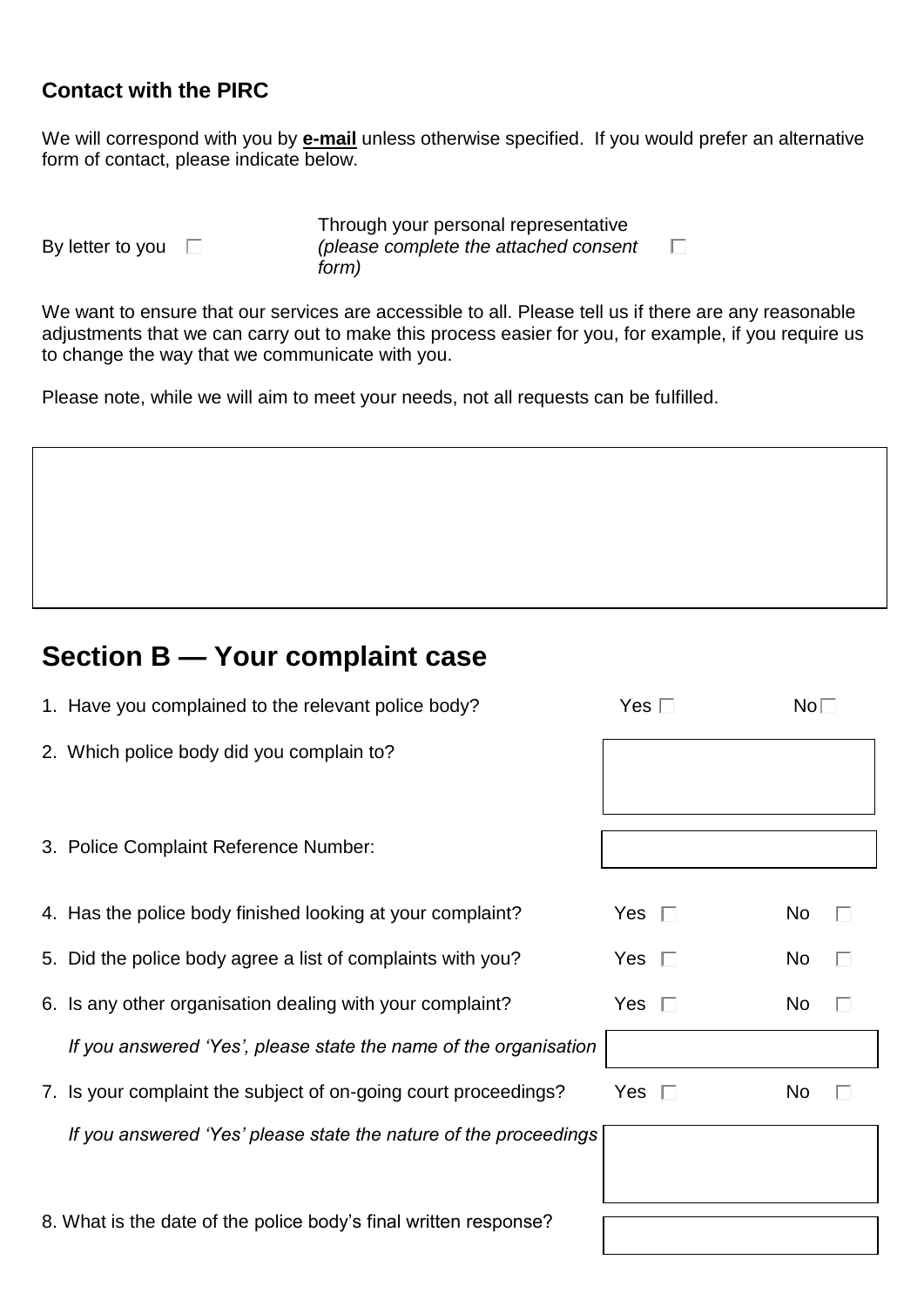### **Is your application delayed?**

You must submit your application within three months of the date of your written response from the police body. If your application falls out with this deadline, we may legally be unable to proceed with the review.

If your application is late, please let us know why. Please also enclose any supporting evidence with this application form.

Unless we are satisfied that there are exceptional circumstances for the delay, we may not be able to consider your complaint.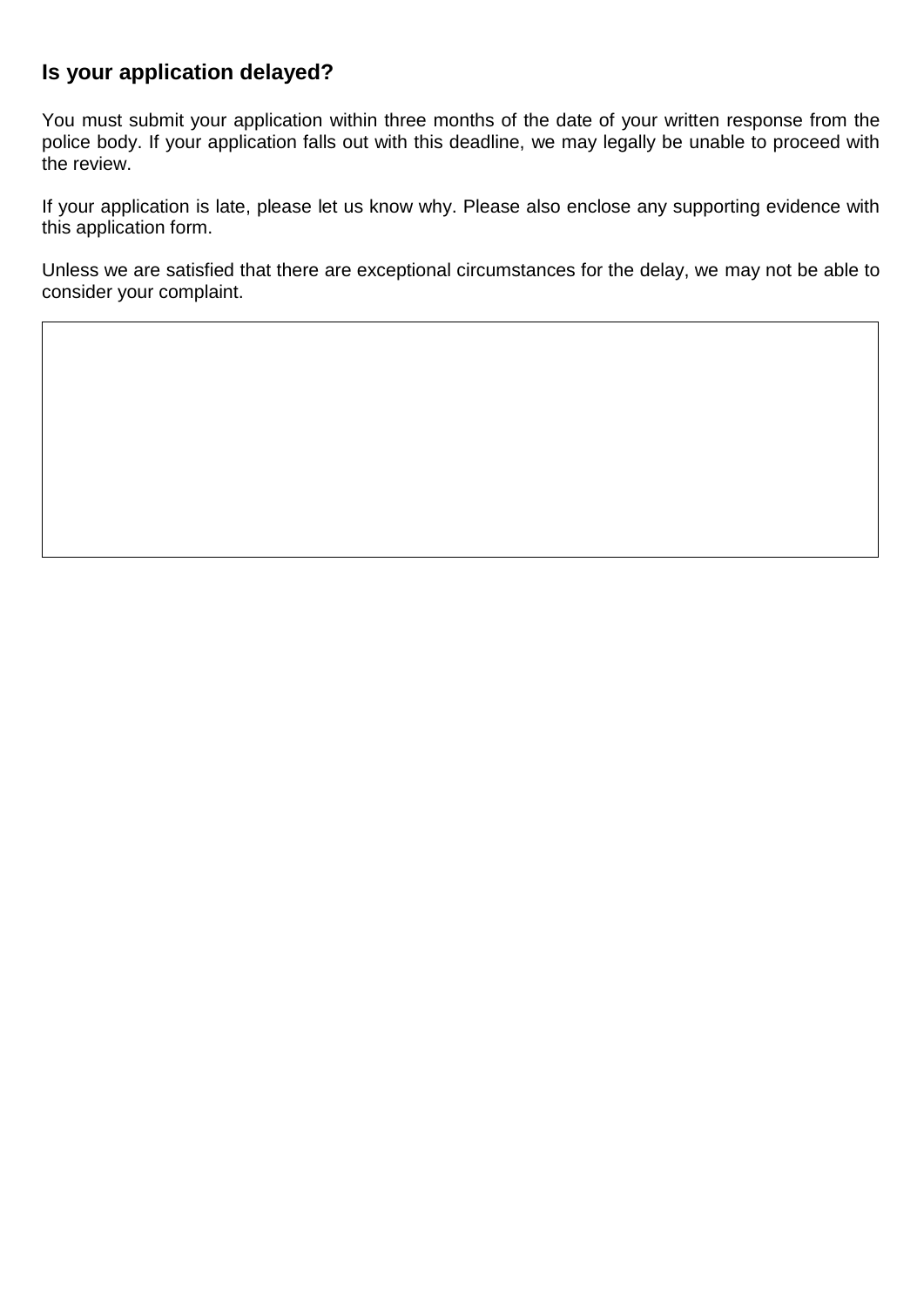## **Section C – Your complaints**

### **Important: if this section is not complete, your form may not be accepted**

#### **Please note that we cannot review:**

- a complaint that has not previously been made to the police
- a complaint where you received a response from the police more than three months ago (unless there are exceptional circumstances which you have explained above)
- a criminal allegation about a police officer or civilian member of staff
- complaints from individuals about the terms and conditions of their service with the police

If you wish to proceed with your application, please use the boxes below to describe each complaint that you would like us to review.

If you have agreed "Heads of Complaint" with the relevant police body, these are the complaints that should be listed below. If you believe that the "Heads of Complaint" agreed with the police body are incorrect, please tell us why in the "Why are you unhappy with how this complaint was handled by the police?" boxes below.

### **Complaint 1**

Why are you unhappy with how this complaint was handled by the police?

#### **Complaint 2**

Why are you unhappy with how this complaint was handled by the police?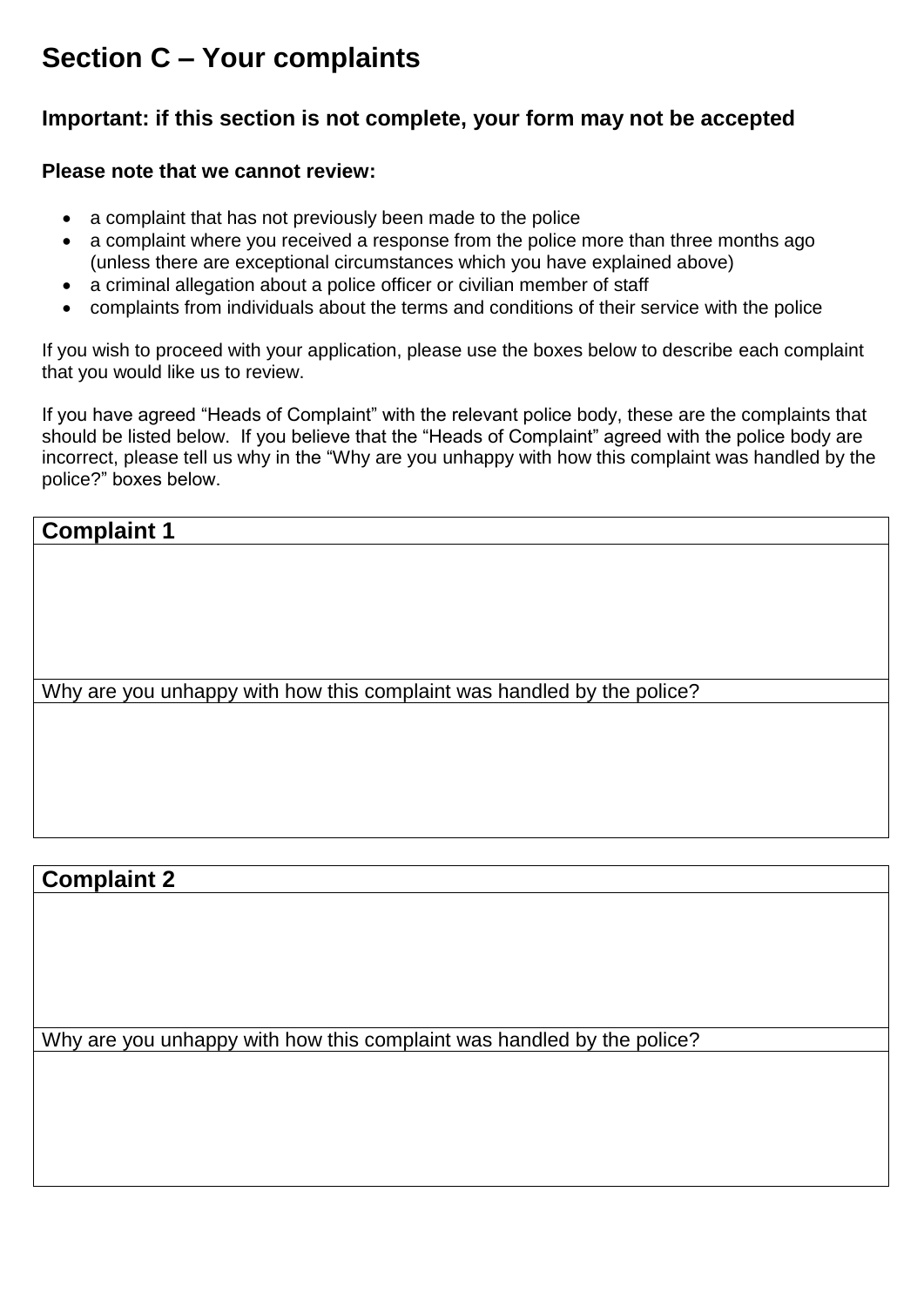### **Complaint 3**

Why are you unhappy with how this complaint was handled by the police?

### **Complaint 4**

Why are you unhappy with how this complaint was handled by the police?

### **Complaint 5**

Why are you unhappy with how this complaint was handled by the police?

You may continue on an extra sheet if you need more space, or have more complaints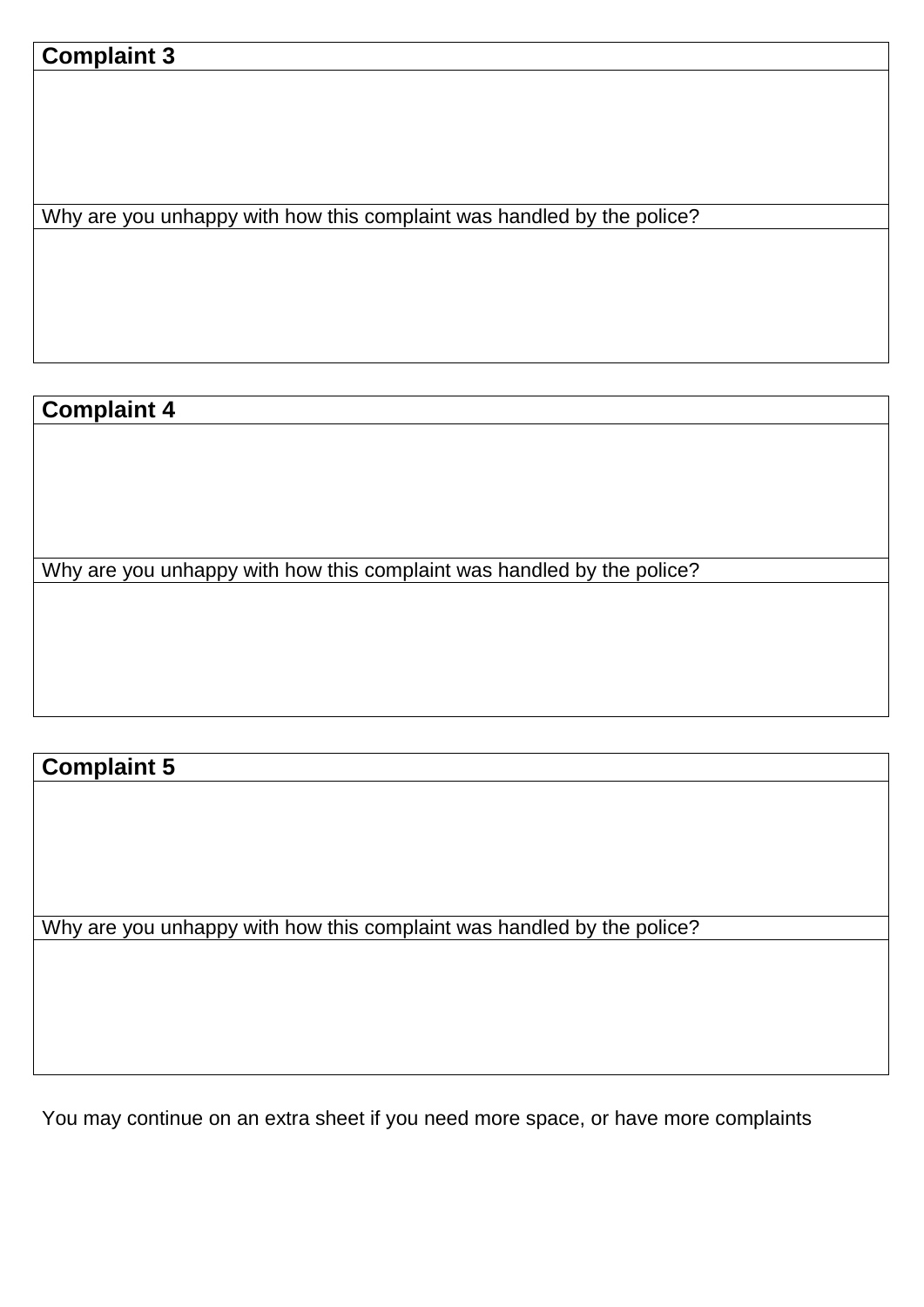## **Section D – Your Experience**

The Equality Act 2010 states that people must not be treated differently because of a protected characteristic.

Protected characteristics are:

• age; disability; • gender reassignment; • marriage and civil partnership; • pregnancy and maternity; race; • religion or belief; • sex, and; sexual orientation. Do you feel that you were treated differently by the police body Yes □ No  $\Box$ due to a protected characteristic? *If you answered 'Yes' please use the box below to explain.*

## **Section E – Expectations**

#### **Please note that we cannot:**

- order the payment of compensation or other financial penalty
- order the investigation of criminality or charge individuals
- become involved with criminal procedures
- recommend that an officer is subject to a conduct or disciplinary action

Our function is to review the handling of your complaint. If your complaint also concerns another organisation, such as the DVLA, you may be able to appeal to directly to that organisation.

If you are happy to proceed with your review on this basis, using the box below, please describe what you hope or expect to achieve from the review of your complaint(s).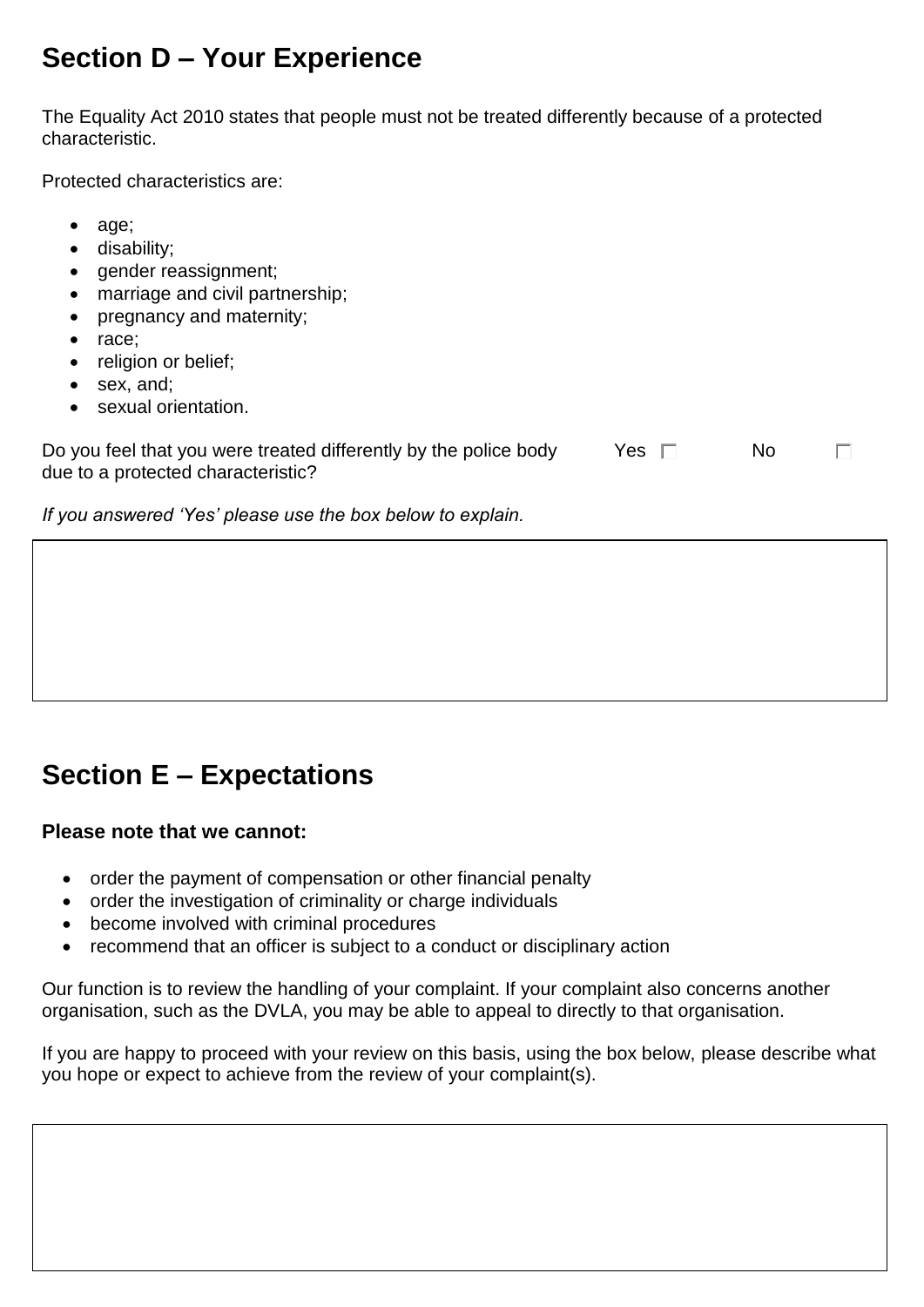## **Section F – Authorisation**

So that the PIRC can deal with your case, please sign and date below.

| $\vert$ Signed: $\vert$ |  | Date: |
|-------------------------|--|-------|
|                         |  |       |
|                         |  |       |
|                         |  |       |

| Date: |  |  |  |  |  |  |  |
|-------|--|--|--|--|--|--|--|
|       |  |  |  |  |  |  |  |
|       |  |  |  |  |  |  |  |

### **Where to send your application form**

By post: PIRC PIRC By e-mail : enquiries@pirc.gov.scot Hamilton House Hamilton Business Park Caird Park **Hamilton** ML3 OQA